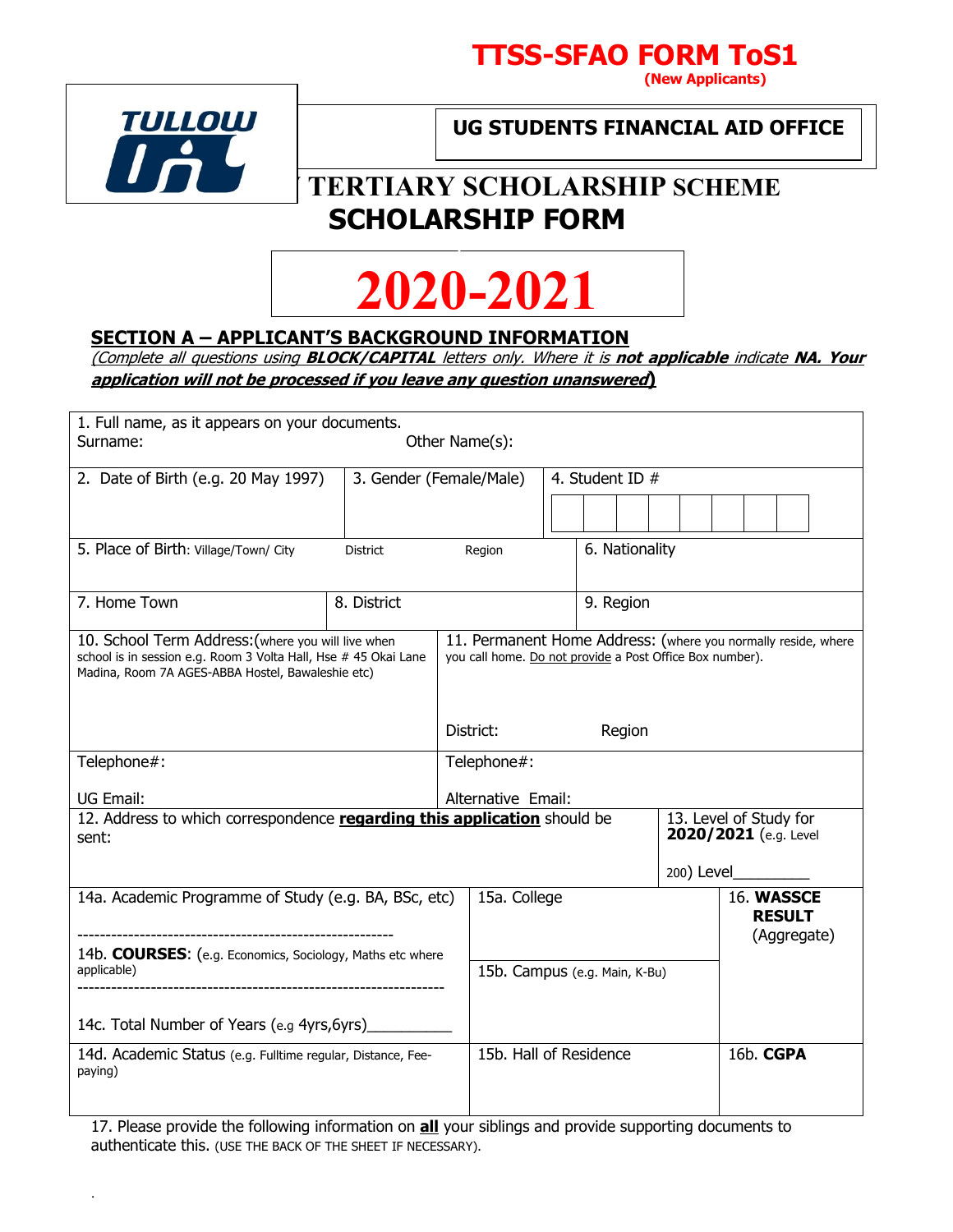| <b>Surname</b> | <b>First Name(s)</b> | Age | <b>Education Level</b> |
|----------------|----------------------|-----|------------------------|
|                |                      |     |                        |
|                |                      |     |                        |
|                |                      |     |                        |
|                |                      |     |                        |
|                |                      |     |                        |
|                |                      |     |                        |
|                |                      |     |                        |
|                |                      |     |                        |

### 18. Schools attended with dates

|                                                | <b>Full Name of School</b> | <b>Town/District</b><br>/Region | <b>Dates of</b><br><b>Attendance</b><br>(eg 2001-2003) | Who paid for<br>your education<br>and upkeep at<br>this level? |
|------------------------------------------------|----------------------------|---------------------------------|--------------------------------------------------------|----------------------------------------------------------------|
| Primary                                        |                            |                                 |                                                        |                                                                |
| <b>JHS</b>                                     |                            |                                 |                                                        |                                                                |
| <b>SHS</b><br>(Provide full<br>address)        |                            |                                 |                                                        |                                                                |
| Tech/Voc<br>Inst.<br>(Provide full<br>address) |                            |                                 |                                                        |                                                                |
| Other                                          |                            |                                 |                                                        |                                                                |

19. Indicate the mode by which you gained admission to the University.

| <b>MODE</b>                    | <b>MONTH/YEAR</b> | <b>Candidate Index Number</b> | <b>*Total Aggregate</b><br><b>Score/CGPA</b> |
|--------------------------------|-------------------|-------------------------------|----------------------------------------------|
| SSSCE/WASSCE                   |                   |                               |                                              |
| SSSCE/WASSCE                   |                   |                               |                                              |
| A LEVEL                        |                   |                               |                                              |
| Diploma*                       |                   |                               |                                              |
| <b>Mature Students</b><br>Exam |                   |                               |                                              |

**\*NOTE**: Use the aggregate that your admission into the University was based on.

: For Diploma holders provide the CGPA obtained at graduation.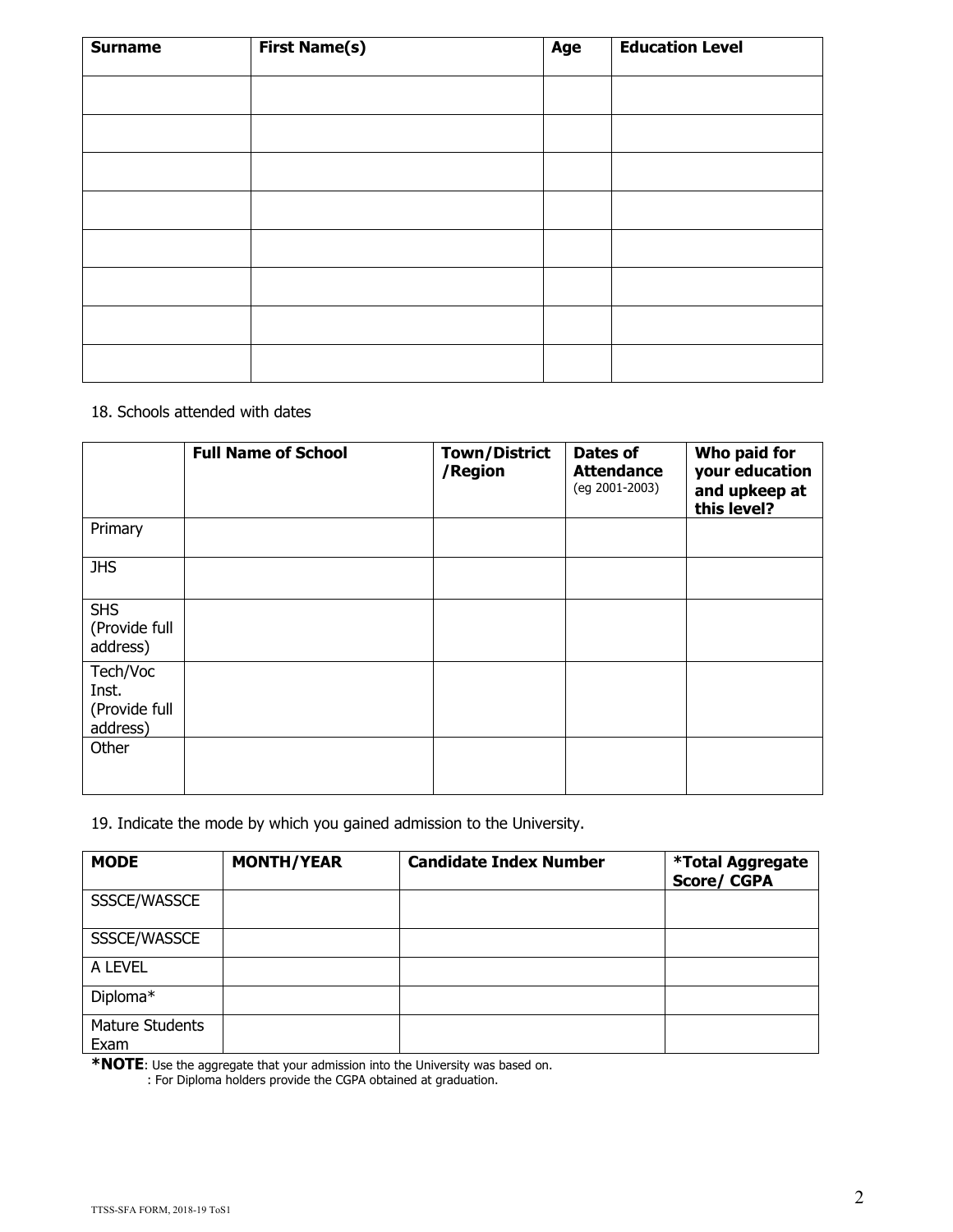## **SECTION B 1– INFORMATION ON FINANCES**

20. Estimated Expenses **for the 2020/2021 academic year.** (Estimate how much you will need to spend during the academic year from August 2020 to May 2021. These expenses should be relevant to your studies only.

| Academic Fees (University Approved Fees and Charges) Use this year's amount.    | <b>GH¢</b>             |
|---------------------------------------------------------------------------------|------------------------|
| Residential /Housing/ Hostel (for 1 <sup>st</sup> and 2 <sup>nd</sup> semester) | <b>GH¢</b>             |
| Feeding (for $1st$ and $2nd$ semester)                                          | <b>GH¢</b>             |
| <b>Books</b>                                                                    | <b>GH¢</b>             |
| Transportation                                                                  | <b>GH¢</b>             |
| Other (specify)                                                                 | <b>GH¢</b>             |
| Other (specify)                                                                 | <b>GH¢</b>             |
| TOTAL                                                                           | <b>GH</b> <sup>c</sup> |

21. Indicate below the amount of money **that you expect will be available to you from each of the following sources for 2020/2021 academic year from August 2020 to May 2021.** 

| Personal                                                                                                                                                                                                                                 | <b>GH¢</b> |
|------------------------------------------------------------------------------------------------------------------------------------------------------------------------------------------------------------------------------------------|------------|
| Parents/ Guardian (if you are not employed and do not expect any<br>money from your parents/guardian, please attach a sworn affidavit from<br>them explaining why they will not give you anything towards your<br>educational expenses). | <b>GH¢</b> |
| Benefactor                                                                                                                                                                                                                               | <b>GH¢</b> |
| Part-time employment                                                                                                                                                                                                                     | <b>GH¢</b> |
| <b>SSNIT / SLTF student loan</b>                                                                                                                                                                                                         | <b>GH¢</b> |
| Scholarship (specify)                                                                                                                                                                                                                    | <b>GH¢</b> |
| Other (specify)                                                                                                                                                                                                                          | <b>GH¢</b> |
| Other (specify)                                                                                                                                                                                                                          | <b>GH¢</b> |
| TOTAL                                                                                                                                                                                                                                    | <b>GH¢</b> |

22. How much funding do you require? This amount is the **difference** between your **total estimated expenses** (question 20) and what **you expect will be available** to you from the sources indicated (question 21).

**GH¢**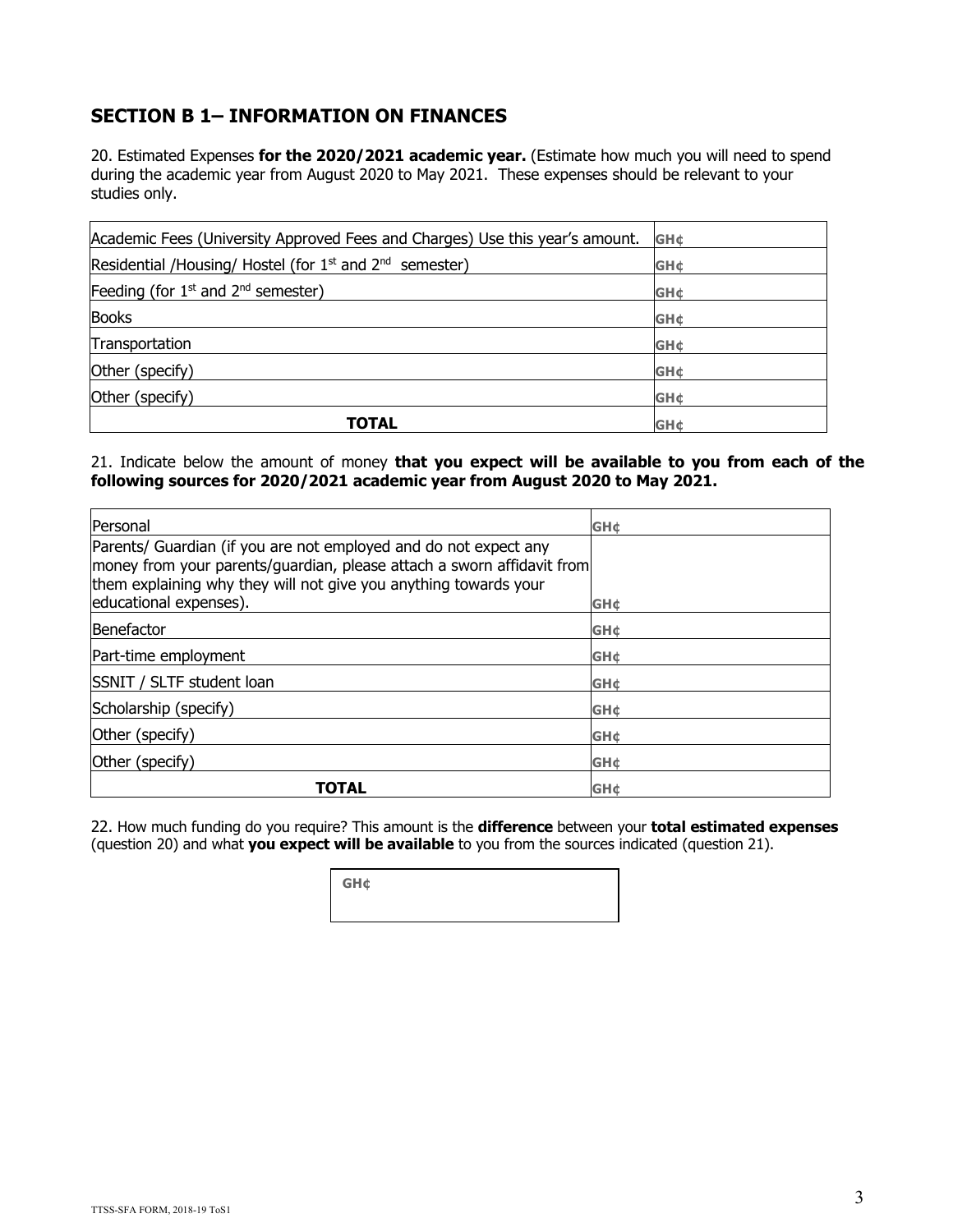# **SECTION B 2 – INFORMATION ON SPONSORSHIP**

|    | 2020/2021 year please state:                 |                       | 23. If you have applied or intend to apply for other types of financial support for the |
|----|----------------------------------------------|-----------------------|-----------------------------------------------------------------------------------------|
|    | The type of financial support                |                       | The agency to which application has been, or,                                           |
|    | (e.g. Scholarship, bursary,<br>student loan) | Amount<br>$(GH \phi)$ | will be made(e.g. Ghana Government, SSNIT,<br>NGO, SLTF, MTN)                           |
| a. |                                              |                       |                                                                                         |
| b. |                                              |                       |                                                                                         |
| c. |                                              |                       |                                                                                         |
| d. |                                              |                       |                                                                                         |

|    | 24. If you have been promised financial support for the 2020/2021 academic year from any<br>Body/Organization, Benefactor, or Individual please provide: |                                                      |
|----|----------------------------------------------------------------------------------------------------------------------------------------------------------|------------------------------------------------------|
|    | Name and address of the Body/Organization/Benefactor/Individual                                                                                          | The amount in financial<br>support(GH <sub>¢</sub> ) |
| a. |                                                                                                                                                          |                                                      |
| b. |                                                                                                                                                          |                                                      |
| c. |                                                                                                                                                          |                                                      |

| 25. Provide the name(s) and address(es) of the organization, | 26. Will the said sponsor                                                                 |
|--------------------------------------------------------------|-------------------------------------------------------------------------------------------|
| which has up to date been responsible for your education (If | continue to provide financial                                                             |
| applicable).                                                 | support for your education?                                                               |
|                                                              | 27. If <b>YES</b> what is the<br>expected total amount of<br>sponsorship per year?<br>GH¢ |

## **SECTION B 3 - FOR STUDENTS WITH DISABILITIES**

| 28a. Type of Disability (e.g. blindness)  | 29a. Do you qualify to receive Government<br>Bursary for disability? |
|-------------------------------------------|----------------------------------------------------------------------|
| 28b. Percentage of Disability (if known)? | 29b. How much in scholarship do you<br>(expect to) receive?<br>GH¢   |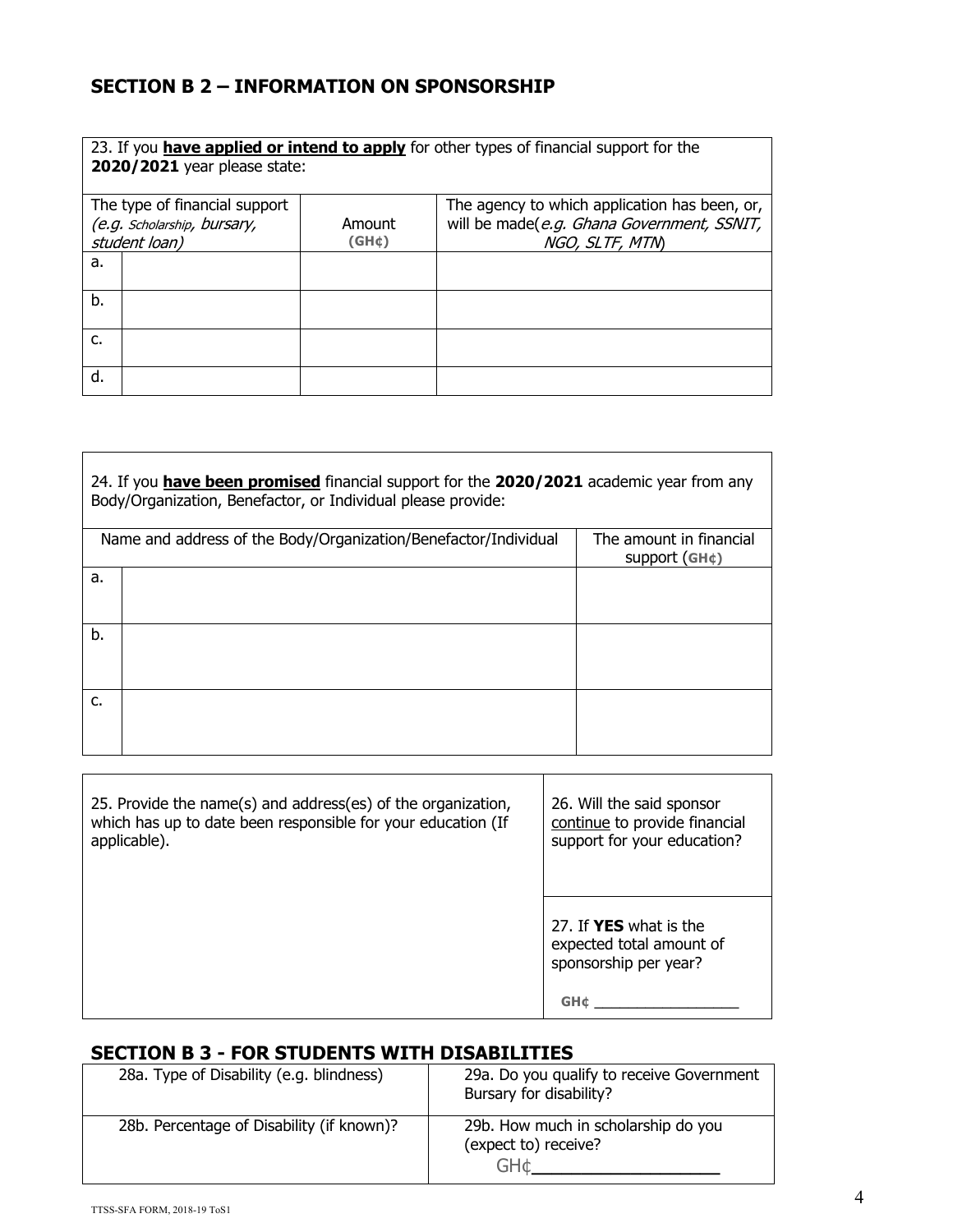## **SECTION B 4 - ADDITIONAL INFORMATION**

30. You may provide **additional** information to support this application. This information can include awards received, information on others who help sponsor your education, and other information on your financial situation. (Additional paper may be used if required)

**------------------------------------------------------------------------------------------------ ------------------------------------------------------------------------------------------------ ------------------------------------------------------------------------------------------------ ------------------------------------------------------------------------------------------------ ------------------------------------------------------------------------------------------------ ------------------------------------------------------------------------------------------------ ------------------------------------------------------------------------------------------------**

## **SECTION B5 - ESSAY**

Please attach three separate essays. Each should not be less than ⅔ typed page or more than one typed page telling us:

- 1. Why you feel you should be considered for this scholarship?
- 2. Why you chose the course for which you are enrolled and what are your future plans?
- 3. About a meaningful and/or challenging experience you have had during your past school life.

Please **submit** the following:

• Recommendation letters from Senior High School.

(do not send the originals of any of these documents below):

- Applicant's WASSCE RESULT /transcripts.
- Evidence of income of parent/guardian.
- Documents/evidence to establish the relationship with siblings.
- Birth certificate of siblings and their school fees etc.
- Any other supporting documents that you believe will assist in the processing of your application.

### **Consent**

Please **circle** one (want or not want) for each statement below:

- a. If I am not successful I would want / not want my personal data to given to another donor.
- b. If successful I would want / not want my transcripts and personal data to be forwarded to another donor

### **Declaration**

#### **It is important that your eligibility for student financial aid be based upon accurate information**.

I do hereby declare that to the best of my knowledge all my information given in this application are true and made in good faith.

Signature of Student **Exercise Student Date 2018**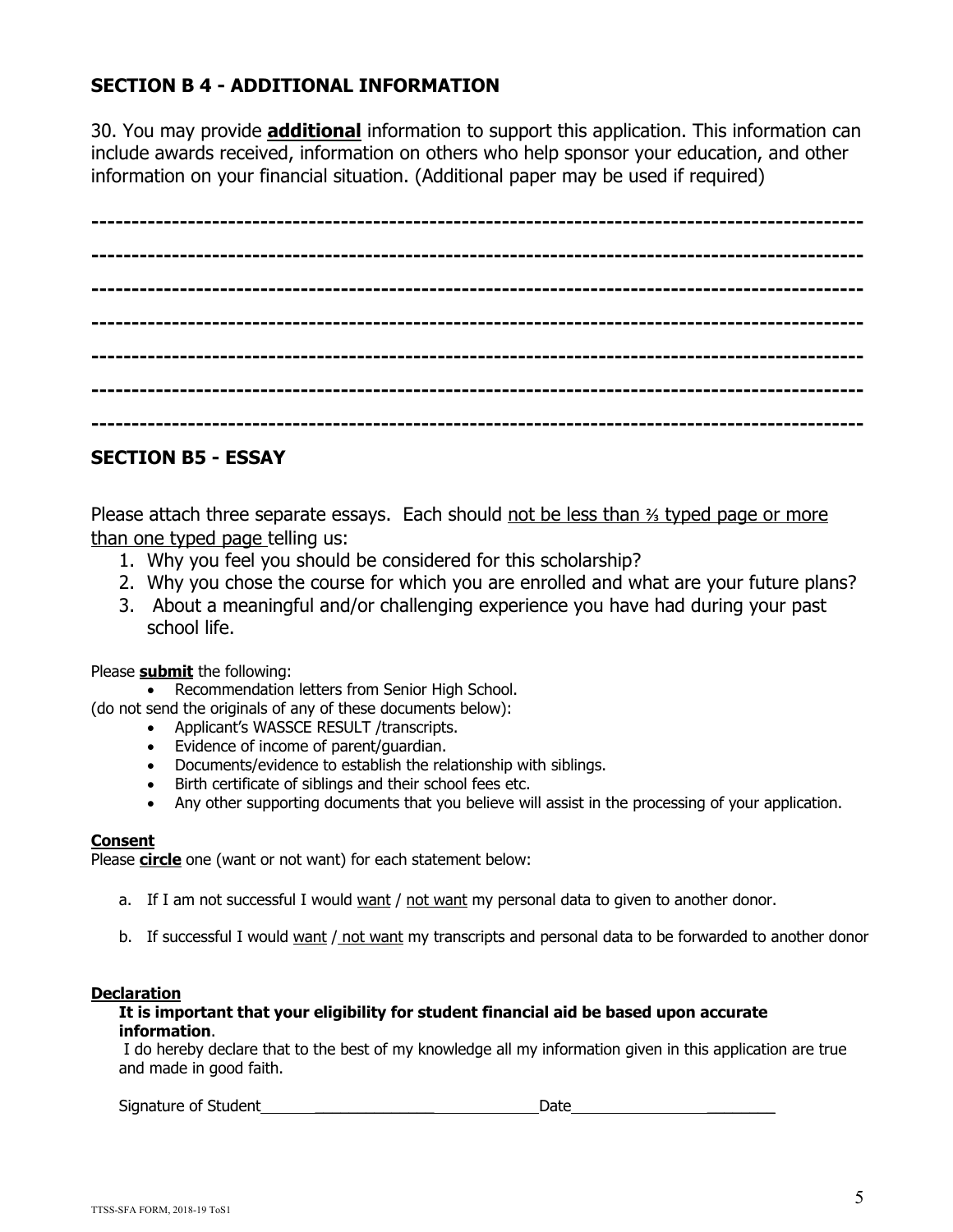**Note**: Misrepresentation in any material form renders the application null and void. Any award made based on misrepresentation shall be withdrawn or refunded by the applicant, and he/she may be prosecuted. The truth, rather than lies, will get you Financial Aid.

## **SECTION C 1 -** (**TO BE COMPLETED BY PARENT/LEGAL GUARDIAN – person so far responsible for financing the education of the applicant)**

| 31. Full Name                                                                                              | 32. Address.                       |
|------------------------------------------------------------------------------------------------------------|------------------------------------|
| Surname:                                                                                                   |                                    |
|                                                                                                            |                                    |
| Other Name(s):                                                                                             |                                    |
|                                                                                                            | Telephone #                        |
| 33. District of residence:                                                                                 | 33b. Region of residence:          |
|                                                                                                            |                                    |
|                                                                                                            |                                    |
| 34. Occupation.                                                                                            | 34b. Name and address of employer. |
|                                                                                                            |                                    |
|                                                                                                            |                                    |
|                                                                                                            |                                    |
|                                                                                                            |                                    |
| 35. Annual Total Gross Income.(GH¢)                                                                        |                                    |
|                                                                                                            |                                    |
| (Salary and income from <b>other sources</b> . Please substantiate with a recent official salary slip,     |                                    |
|                                                                                                            |                                    |
| pension slip or audited financial statement. If unemployed, please attach a sworn affidavit and            |                                    |
| declare how you survive and your sources of funds for survival). Please note that this                     |                                    |
| information is necessary and if not provided the SFAO will disqualify your application.                    |                                    |
|                                                                                                            |                                    |
| Other income that you receive from any of the under listed sources:                                        |                                    |
| Pension:                                                                                                   |                                    |
| Investment returns:                                                                                        |                                    |
| Rental income:                                                                                             |                                    |
| Contribution from others sources :                                                                         |                                    |
|                                                                                                            |                                    |
| (Earnings from taxi, passenger cars, corn mill, farming activities, petty trading, remittances from family |                                    |
| etc).:                                                                                                     |                                    |
|                                                                                                            |                                    |
|                                                                                                            |                                    |

36. What is your relationship to the applicant?

| Father           |  |
|------------------|--|
| Mother           |  |
| Uncle            |  |
| Aunt             |  |
| <b>Brother</b>   |  |
| <b>Sister</b>    |  |
| Guardian         |  |
| Other (Specify). |  |

37. What is your highest level of Education?

| Tertiary  | <b>JSS</b>    | Primarv             |  |
|-----------|---------------|---------------------|--|
| Secondary | Middle School | No Formal Education |  |

38. Are you:

| <b>Currently Employed</b>        | Retired    |  |  |  |  |  |  |  |
|----------------------------------|------------|--|--|--|--|--|--|--|
| Self Employed                    | Unemployed |  |  |  |  |  |  |  |
| Other                            |            |  |  |  |  |  |  |  |
|                                  |            |  |  |  |  |  |  |  |
| 39. SSNIT Number (if applicable) |            |  |  |  |  |  |  |  |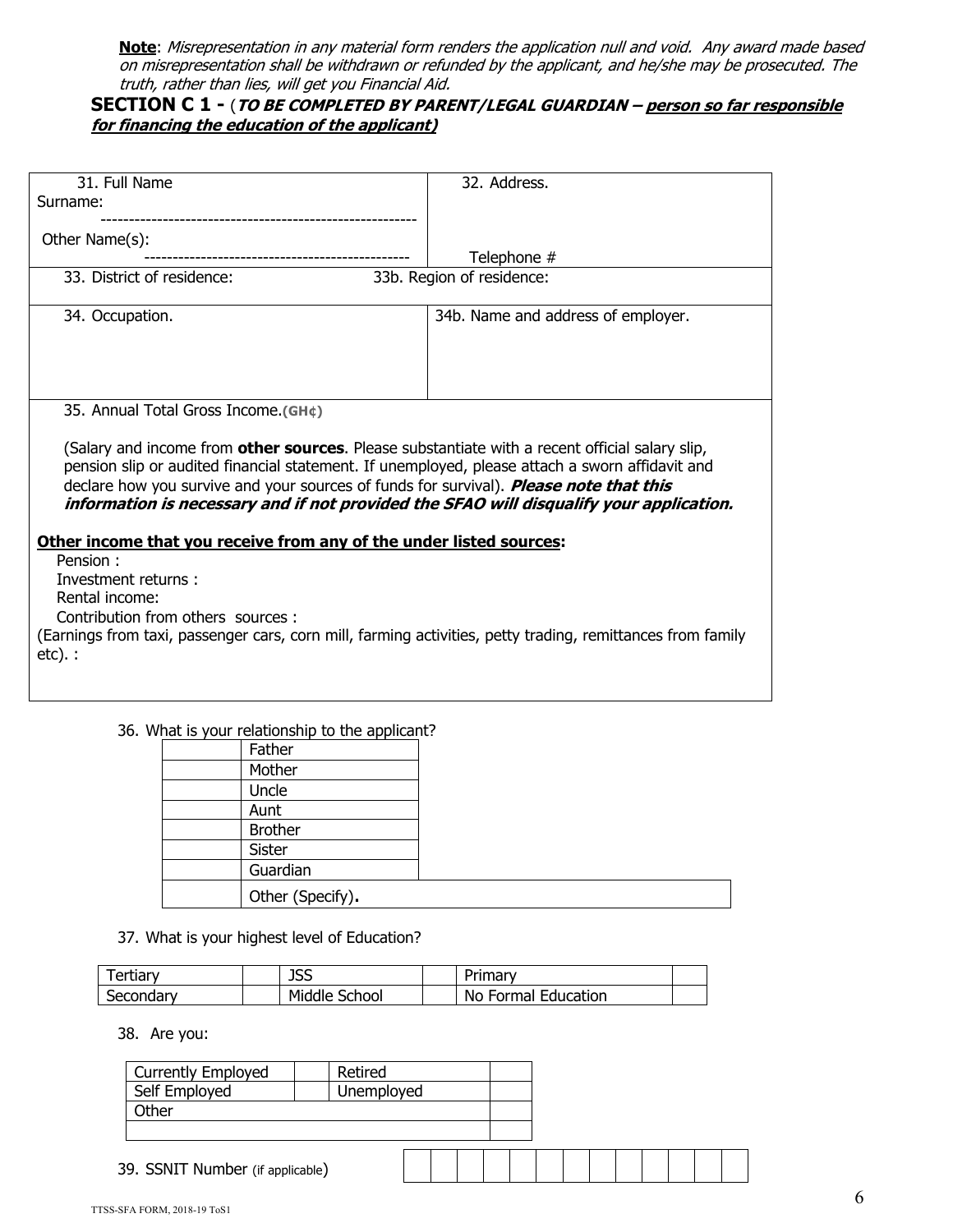- 40. National Health Insurance Number ………………………………………………………..
- 41. Please tick the type of accommodation that you and your family occupy.

| Own House                               |
|-----------------------------------------|
| <b>Family House</b>                     |
| Rented Premises paid for by my employer |
| Rented premises paid for by self        |
| Other (specify)                         |

42. Provide information on your dependants and showing prove indicate total amount paid in fees and other related expenses per year for dependants of current education attendance (e.g. Attach school bills and receipts):

| <b>Surname</b> | <b>First Name(s)</b> | Relationship | Age | <b>Educational Level</b> |                  | <b>Total Amount</b><br>Paid<br>per year ( $GH$ ¢) |
|----------------|----------------------|--------------|-----|--------------------------|------------------|---------------------------------------------------|
|                |                      |              |     |                          |                  |                                                   |
|                |                      |              |     |                          |                  |                                                   |
|                |                      |              |     |                          |                  |                                                   |
|                |                      |              |     |                          |                  |                                                   |
|                |                      |              |     |                          |                  |                                                   |
|                |                      |              |     |                          |                  |                                                   |
|                |                      |              |     |                          |                  |                                                   |
|                |                      |              |     |                          |                  |                                                   |
|                |                      |              |     |                          |                  |                                                   |
|                |                      |              |     |                          |                  |                                                   |
|                |                      |              |     |                          | <b>TOTAL GH¢</b> |                                                   |

43. Summarise your dependants at each level of education.

| <b>Level of Education</b> | Number of<br>dependants of<br>school going age |
|---------------------------|------------------------------------------------|
| Kindergarten/Primary      |                                                |
| JSS                       |                                                |
| SSS/Tech-Voc.             |                                                |
| <b>Tertiary</b>           |                                                |
| Other                     |                                                |
|                           |                                                |
| ΊΩΤΑΙ                     |                                                |

44. How much are you prepared to pay towards the fees and upkeep of your ward for the **2020/2021**  academic year?

| GH¢ |  |  |
|-----|--|--|
|     |  |  |